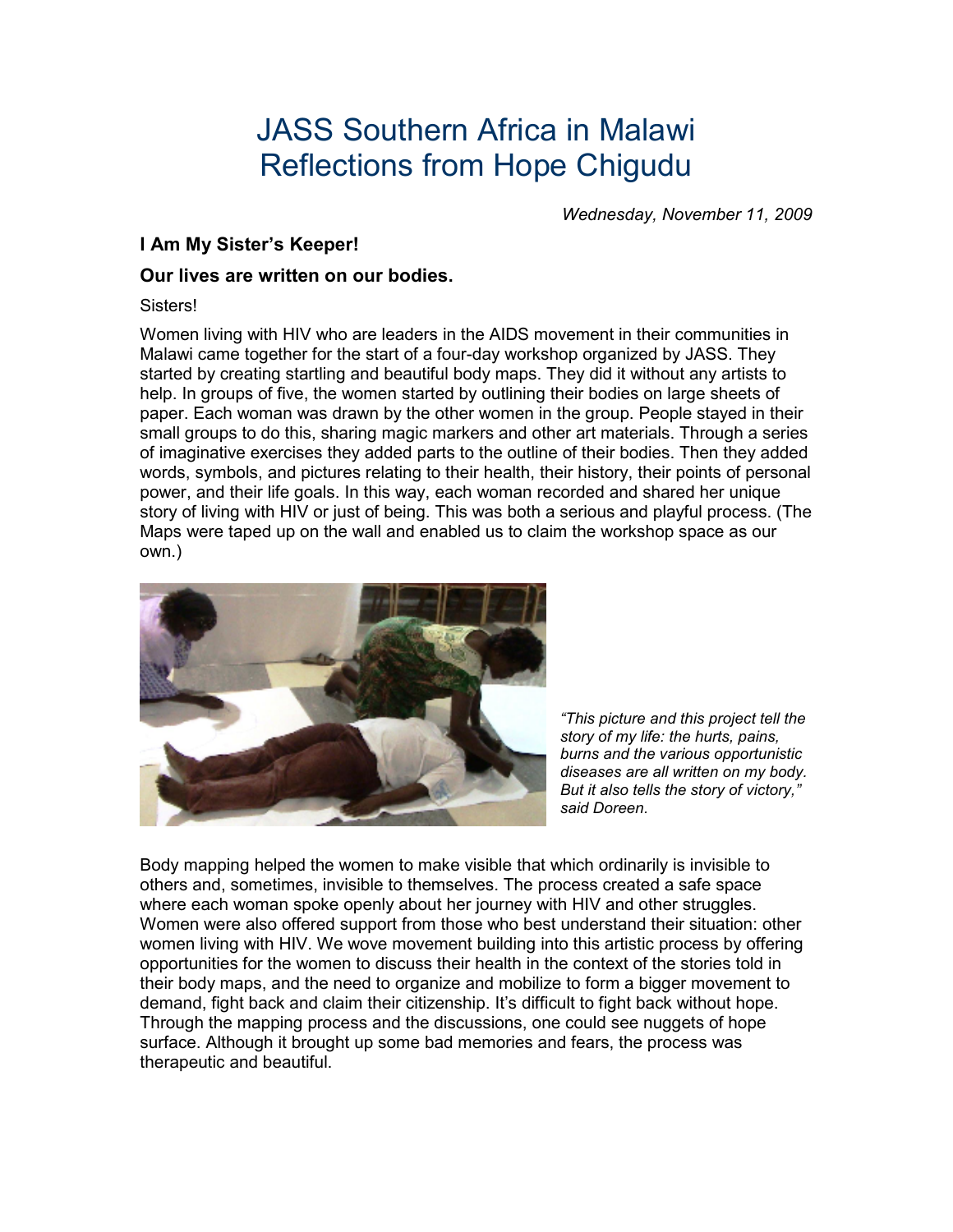This morning, the collective organizing, mutual responsibility, and principle of sisterhood were reinforced by each participant taking on the responsibility of being another participant's 'guardian angel' throughout the workshop. Standing in a circle, with no front or back, with no leader or follower, with no distinction between the participant and workshop facilitator but as women, we realized that however different our journeys, experiences, or possibilities in life, we are united in our common experiences as women who have vaginas.

We reminded each other today that this is a meeting where every woman has the right to life, protection, safety, dignity, and respect, irrespective of class, educational background, ethnicity, religion, sexual orientation or preference, and any other distinction. It was therefore hoped that each participant would leave with an awareness of their basic human rights and how to assert these rights, having shared an opportunity to learn about, claim and contribute to the women's movement.

Since trust and confidentiality are critical at this meeting, participants were asked to reflect on and answer this question, "If you had a secret that you wanted to share, what kind of person would you share it with?" Some said that they would never share a secret but we agreed that life involves risk taking and we have to learn to take risks and to trust if we are to build a movement. At the end of the discussion, it was agreed that in order to share a secret, a person should be trustworthy, honest, non-judgmental, patient, caring, respectful, and understanding. We were all asked to embrace these qualities, and be the kind of person we would confide in.

During our discussion, sex workers were accused of being 'bad women' because they do not behave the way society expects 'good women' to. We paused and engaged in a conversation on what it really means to be a 'good' woman? (This happened in the last meeting too.) How easy is it for any woman to live up to society's expectations? Who has the power to set these expectations? Should women strive to meet these expectations, even when they are oppressive and limit them from realizing their full potential? How do sex workers perceive themselves? These are some of the questions that the participants sought to answer. We discussed the dangers of labeling, self

perception, and self empowerment. As participants explored the societal and internalized perceptions of what 'good' and 'bad' women are, they were able to identify the impact these have on them, as well as the ways they use these perceptions to discriminate against others. We made it clear that if we continue to divide women into good and bad, we shall not move together as women fighting for the same thing. A movement can't be built on stereotypes.



As I am writing the participants are sharing their experiences regarding how they used the knowledge they acquired during in the last workshop and how they are building movements from where they are. The experiences are amazing, and powerful...a moment for JASS to be proud.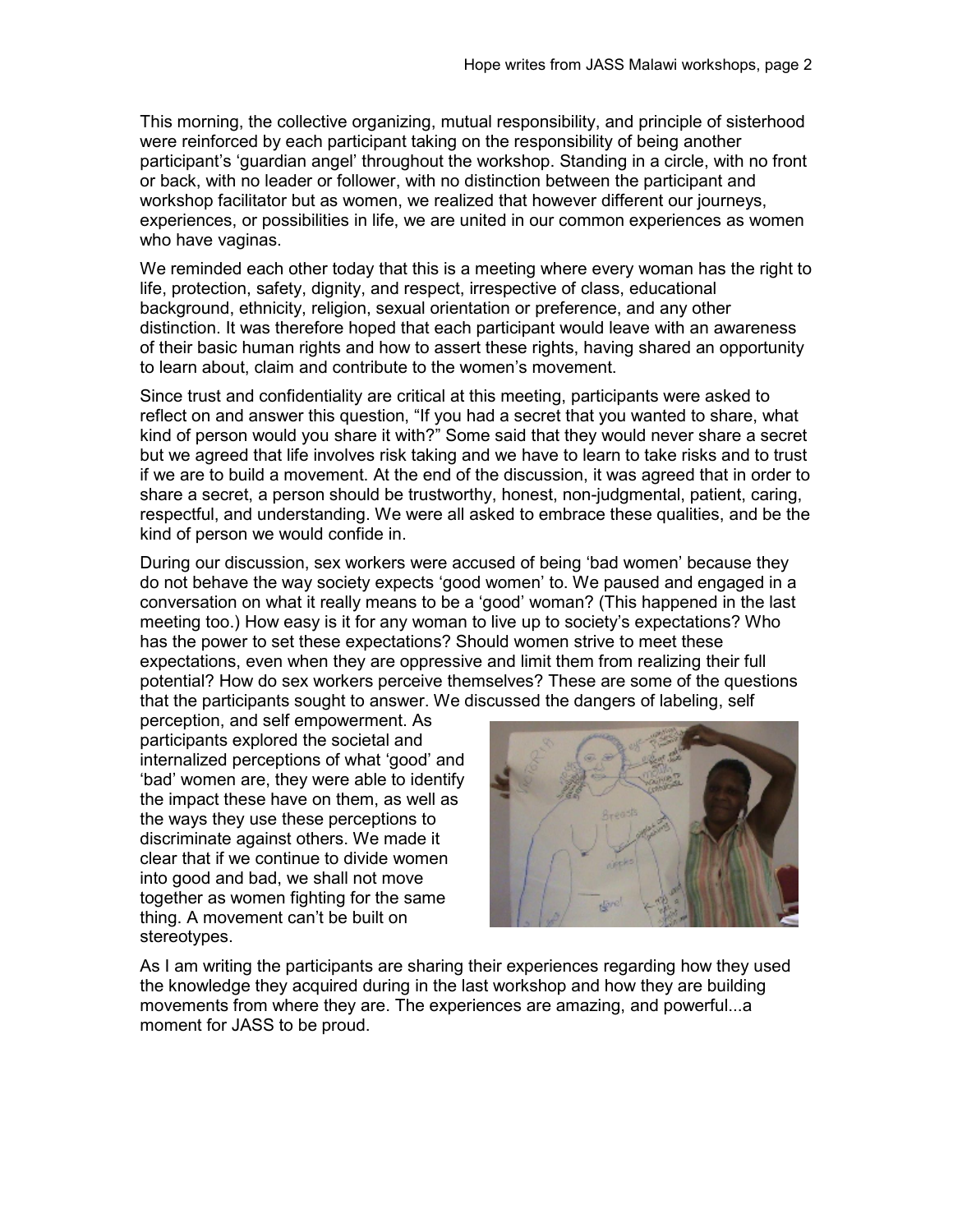*Thursday, November 12, 2009* 

## **Malawian women's stories may surprise you!**

Some of us wore expressions of a most unprofessional glee as Victoria, one of the women at the workshop, a teacher by profession, made us smile by sharing a story of how she has been using also the training acquired in the last JASS workshop to 'disorganize' her church. She demanded to talk about HIV and AIDS, thus ending the culture of silence and stigma regarding the subject. We used her story to invite the other participants to share their own experiences.

We heard how petite Doreen used the leadership skills she acquired in the Blantyre workshop to lobby the company, for which she now works, to provide seeds to women living with HIV and AIDS.

Asnat went to the District Commissioner's office, bypassing 'hidden powers' and using the power within to demand to see the DC; she did. She demanded that seed coupons be given to HIV+ women.

Lillian 'crossed the line' (her words) by fighting for mobile clinics to provide ARVs for adults and children on the same day so that women don't have to travel long distances, many times a week to access ARVs for themselves and their children.

Many women shared how they had used the power to and within to mobilize and make demands.

On advocacy – many of the women boasted that their leadership skills have been transforming their lives and those of fellow women and girls by challenging systemic inequalities (including service delivery, especially of agricultural inputs; resource allocation such as land; laws and policies).

During yesterday's discussion there was some concern that there has been a growth of people and organizations providing 'cheap' counseling services. These often draw on people from the local community (often women) who do tireless work in providing homebased care and community-level counseling and support. Most of these people tend to have minimal training and minimal support. Actually, the majority is affiliated with religious institutions.

There is little oversight concerning the content of counseling advice, which is problematic given that counseling can reinforce rather than challenge prevailing gender norms (for example, in the case of faith-based counseling, women spoke of counseling against condom use in marriage as well as dissuading 'clients' from using ARVs so that they depend on prayer).

In addition there is almost no discussion around creating more empowering counseling and psycho- social frameworks for women and girls. Considering how culture, tradition and religion are still being used to control women's sexuality, perpetuate violence against women, and ensure that women remain subordinate to men, proper counseling is needed.

A case in point: some women confided that they had not had sex because they don't have partners and also don't trust men (so have backaches from lack of sex). The question that we discussed was a delicate one: if one has not had sex for ten years and just wants sex to recover from a backache, is love necessary and important? The aim was not to come to any conclusion but rather to leave it to each one of us to reflect.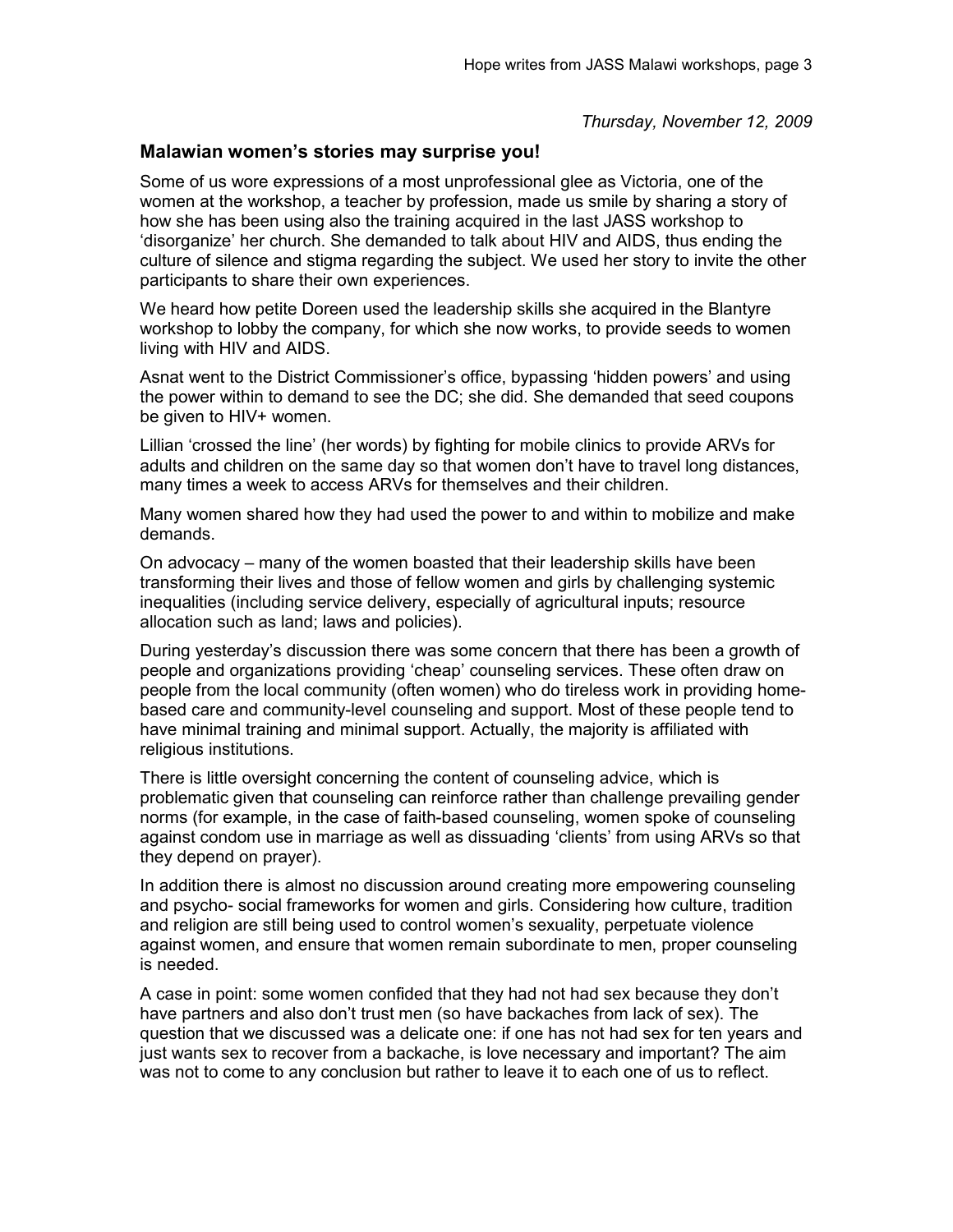The women understood the need to continue to interrogate the linkages between patriarchy, violence against women, denial of resources and service delivery and the feminization of HIV and AIDS, and to find ways of dealing with any of these critical issues in their plans (which they are working on as I am writing).

Inevitably, the discussion touched on sex workers. We concluded that irrespective of the moral and/or other judgments one might have about sex workers and the industry, in so far as human rights are indivisible, the abuse and denial of basic human rights of sex workers must be addressed.

*Thursday, November 12, 2009* 

## **Crossing the Line in Malawi**

Tonight we decided to chill – candles, blankets, drinks, chips; creating the kind of accommodating and comfortable atmosphere that would allow the us to engage effectively with issues that are regarded as very personal, reflective, spiritual – a challenging process indeed.

To address issues of discrimination, especially those related to the politics of sex and sexuality, and sexual rights, we chose to cross the line, by working in the margins, and taking some significant risks. We adopted a diverse range of strategies to bring subjects which are often considered controversial and insignificant from the periphery to the centre of our discussion. LBGTI issues came into the conversation (lesbian, bisexual, gay, transgender, intersex). The women looked disgusted, and some swore that they had never heard of such wickedness. However, one young woman shared that women had sex with each other in schools. So much so that they did not want to see boys during the holiday.

We continued to provoke this particular discussion until another participant shared that when her husband died, her grandmother advised her to get sexual pleasure from another woman. Slowly the truth emerged. The women spoke about how women pleasured each other sexually in the past and how they (some of the 'participants') also did it as they were growing up.

I believe that next time these kinds of discussions will be easier to initiate. It was an interesting conversation and we truly saw people crossing the line.